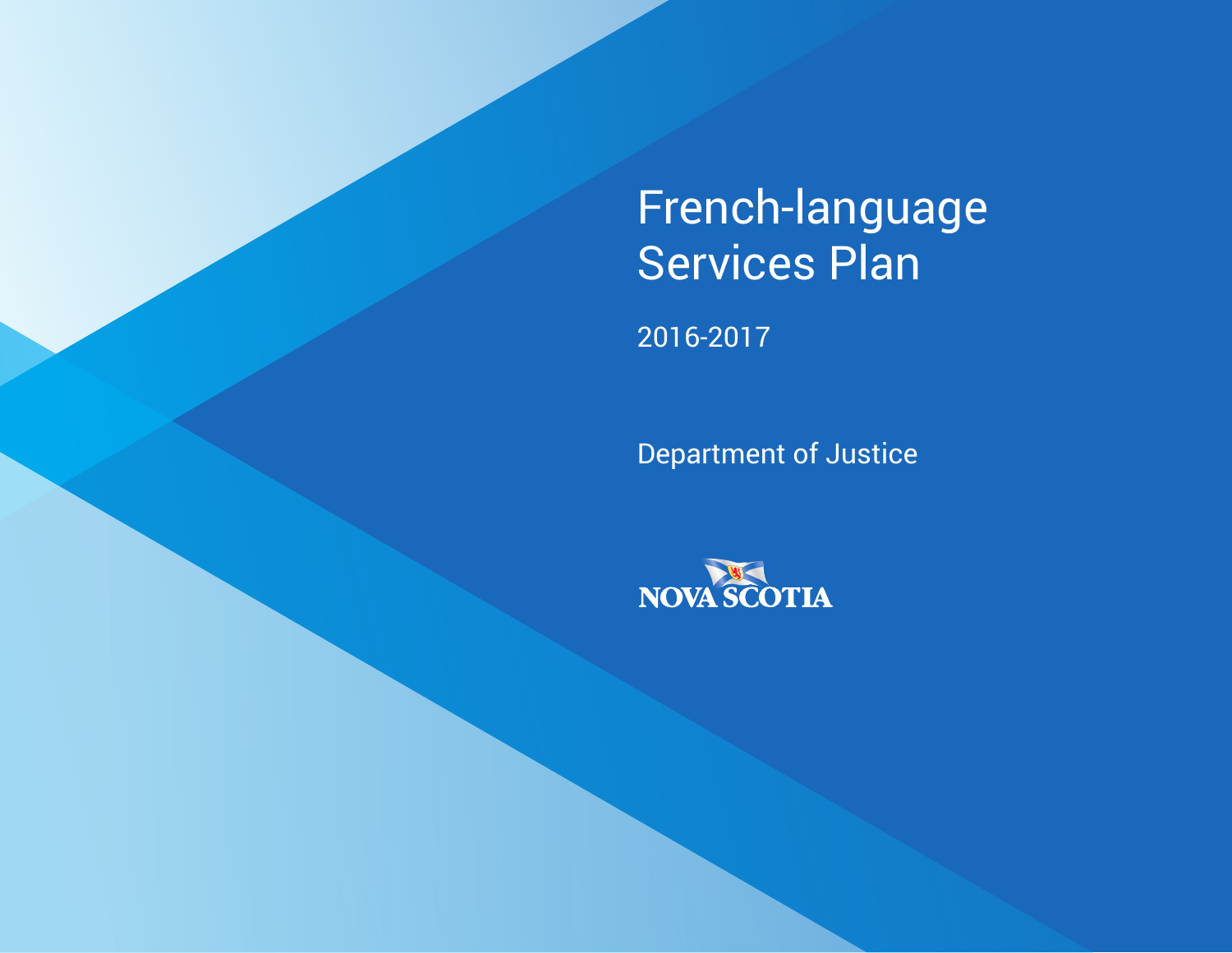#### *Cover page will be provided by CNS*

Hello everyone,

I am pleased to share the 2016-17 Department of Justice's French-language Services Plan with you. This year, the Department is continuing to focus on the following priority areas:

- Improving access to justice, and
- Working together for community safety and wellbeing.

Justice becomes more accessible to Nova Scotians when they have accurate and timely information and services available to them in both languages as they come in contact with the justice system. We are continually working to improve access to justice: we employ a full time French-language Services Coordinator, we have bilingual judges and court reporters and we provide interpretation services as needed in the courts. Approximately 90% of our website offers information in both languages. We also have Frenchlanguage services available in five designated French and Acadian regions of the province.

This Plan is the result of extensive input from divisions across our Department, Nova Scotia Legal Aid (NSLA), and the Public Prosecution Service (PPS). We recognize the need to work with community, justice, and government partners in order to create the right conditions for public safety. Together, we have made great strides, and there is more important work to do in the coming year.

The work outlined in this document will continue to require the engagement and hard work of our employees. I look forward to seeing this plan put into action and to working with staff, all levels of government, and our justice partners to integrate these goals and values into our day-to-day operations.

We have tried hard to enhance and expand justice services and programs in French so that everyone in our province can more easily navigate the justice system. We welcome your feedback and look forward to your support as we all work together to improve Nova Scotia's justice system and help keep our communities safe and secure.

Thank you.

Tilly Pillay, QC Acting Deputy Minister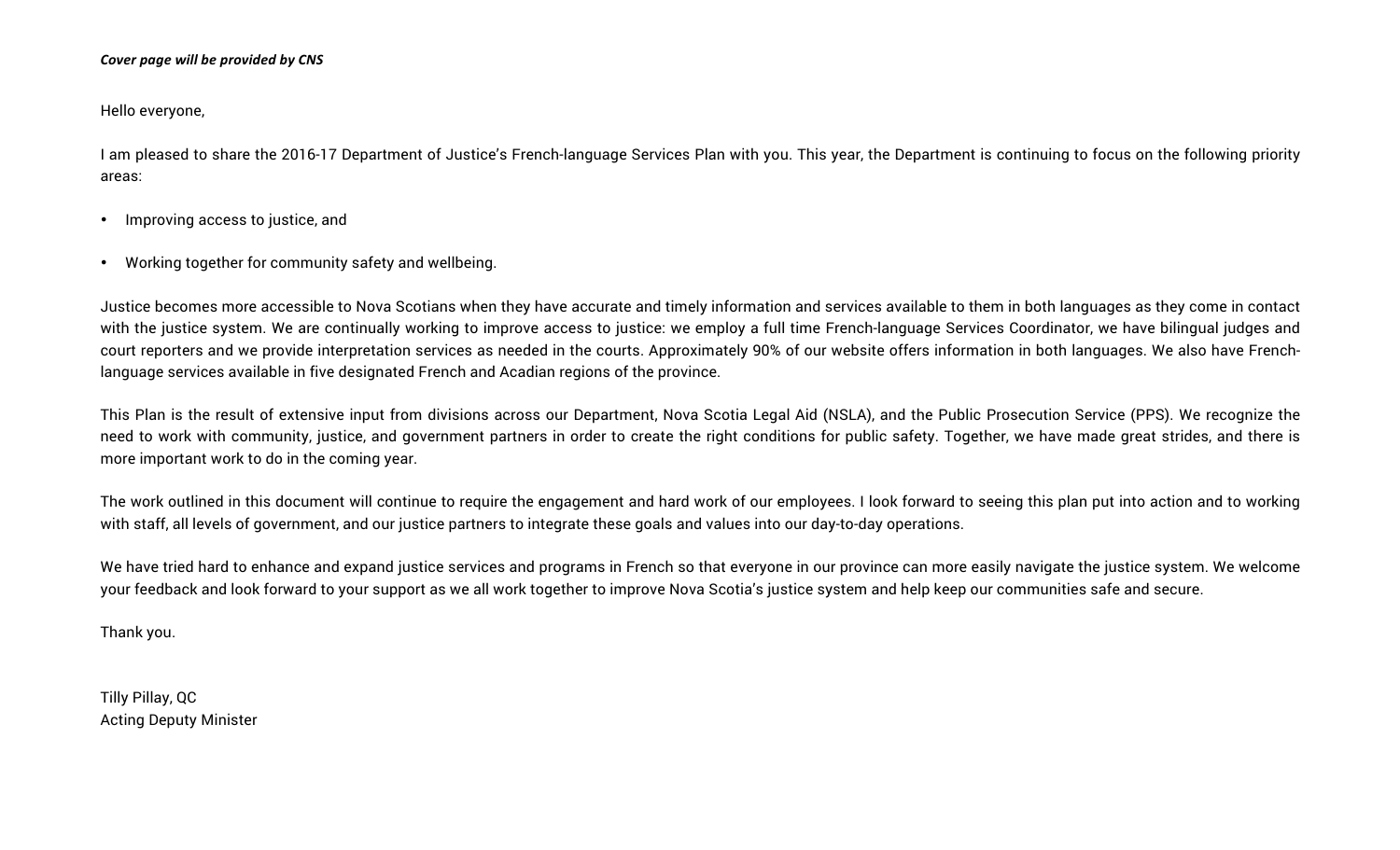#### **Responses to French Requests**

#### *Justice*

Court Services and Correctional Services are the divisions within the Department of Justice that have the most public contact. Employees in Courts and Corrections forward French written or oral requests to staff within their workplace that are able to respond in French. If there is no one within the office who can respond in French, the correspondence is forwarded to head office for translation or to other staff who are able to answer questions in French.

Legal Services responds to French requests, in writing and orally, as capacity permits and they have several staff with French-language capacity who are able to field calls and inquiries.

Other divisions have staff members participating in the "Bonjour!" campaign to respond to specific inquiries in French. If there is no one at the local level who can manage the request, it may be referred to the Department's French-language Services Coordinator.

#### *Nova Scotia Legal Aid and Public Prosecution Service*

While they operate independently from the Department of Justice, both Nova Scotia Legal Aid (NSLA) and the Public Prosecution Service (PPS) take part in the French-language Services Plan. NSLA maintains a list of French-speaking lawyers who provide telephone duty counsel services in French. NSLA has staff members who are able to converse in the French language. If NSLA receives written correspondence in French, the response will be in French. Documents will be translated in-house or by Communications Nova Scotia.

PPS has one staff member who is part of the "Bonjour!" campaign and that staff member has agreed to respond to requests from the public to communicate in French in accordance with the approach recommended by that campaign. The remaining PPS staff members who provide French-language services are Crown Attorneys. Therefore, their French-language communication obligations are governed by sections 530 and 530.1 of the *Criminal Code*. When required, the services of out-of-region staff with French-language communication skills are engaged.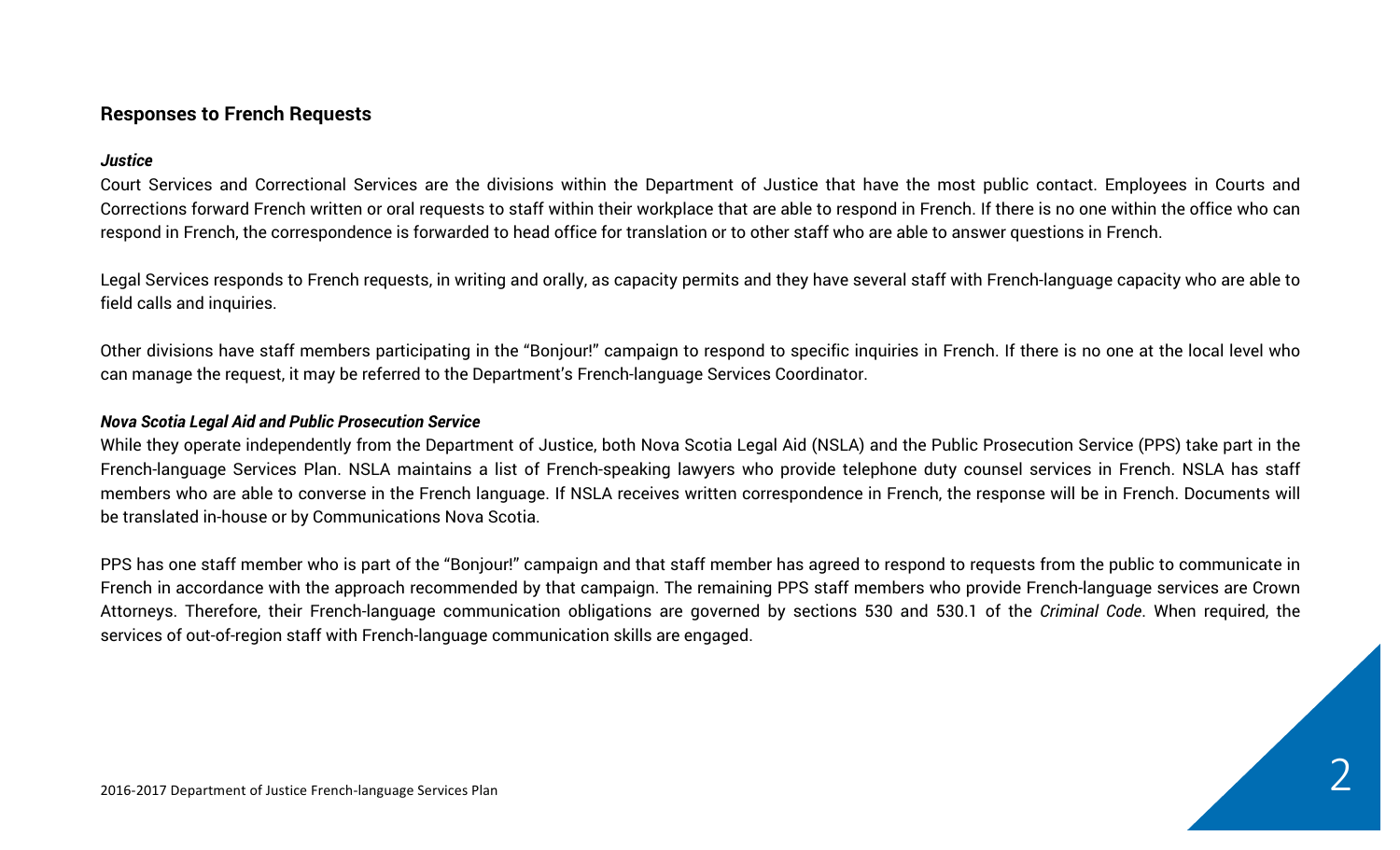### **French-language Services Inventory**

The Department of Justice offers:

• a "Services en français" web page on their website with all the translated material that is made available to the public.

Court Services provides:

- hearings in court in accordance with the *Criminal Code*;
- interpreters in Provincial Court for criminal matters;
- staff participation in the "Bonjour!" campaign;
- simultaneous interpreters as required at Supreme Court and Appeal Court for criminal matters;
- translated print and website materials in priority subject areas;
- interpreters in Family Court for certain matters;
- a Parent Information Program in both official languages in Family Division and Family Court; and
- bilingual staff in court administration offices located in designated areas.

Correctional Services provides:

- French presentence reports;
- offender supervision in French at certain locations; and
- staff participation in the "Bonjour!" campaign.

Public Safety and Security provides:

- French educational presentations about cyberbullying upon request; and
- phone and counter services in French in the private security and firearms offices.

Public Prosecution Service provides:

• court proceedings in French not covered by s. 530 of the *Criminal Code* of Canada (in addition to the French-language services required by the *Criminal Code*);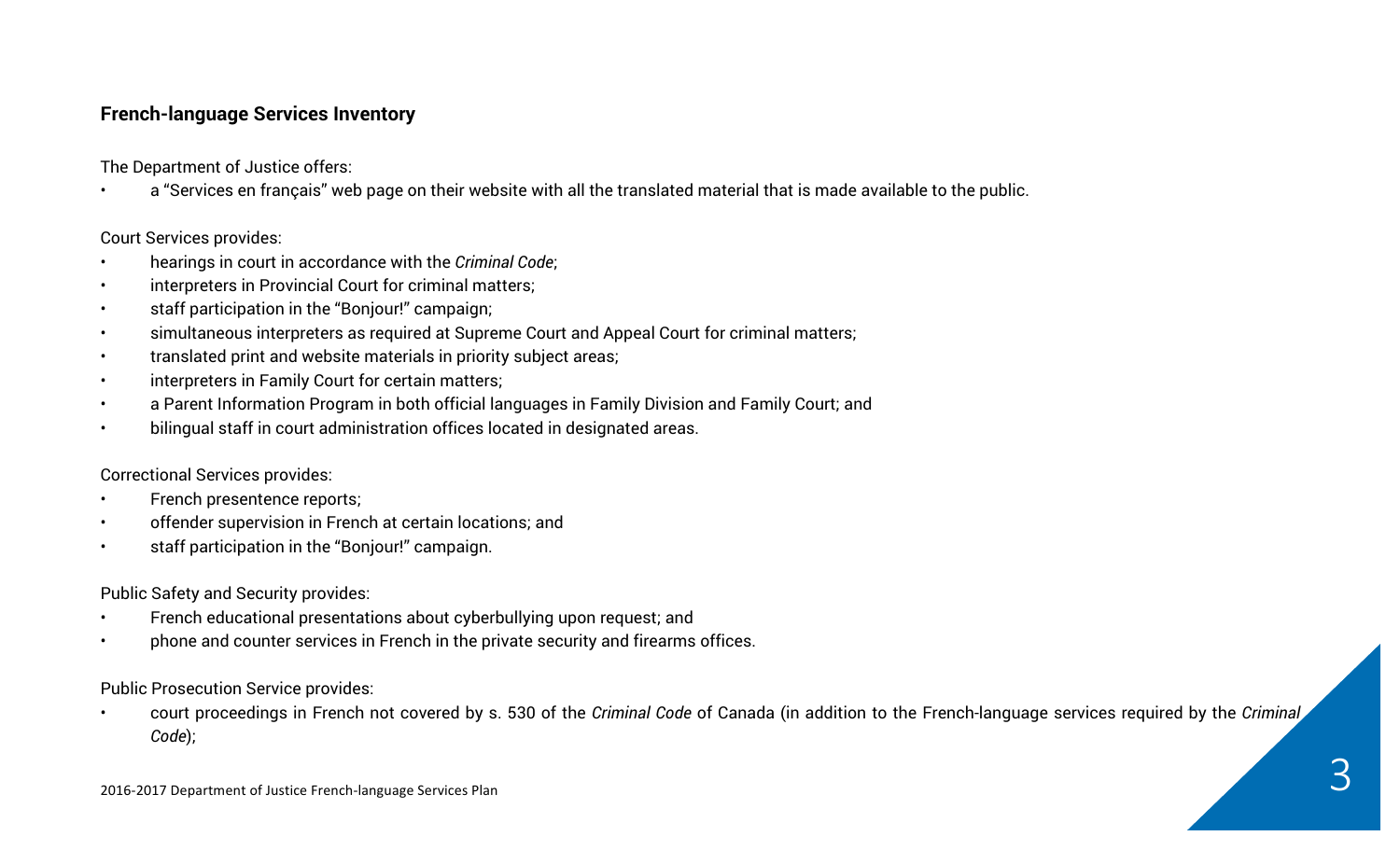• oral and written communication in French with collateral agencies (particularly police agencies) and the general public (including accused persons, witnesses and the media).

Nova Scotia Legal Aid provides:

- information on their website in both official languages;
- a 24-hour telephone duty counsel service providing free and immediate legal advice in French or English to people who have been arrested or detained; and
- French-speaking counsel under retainer to represent the accused even if counsel has to be from out of province.

## **French-language Services Coordinator**

Leda M.D. Zlotnick Leda.Zlotnick@novascotia.ca

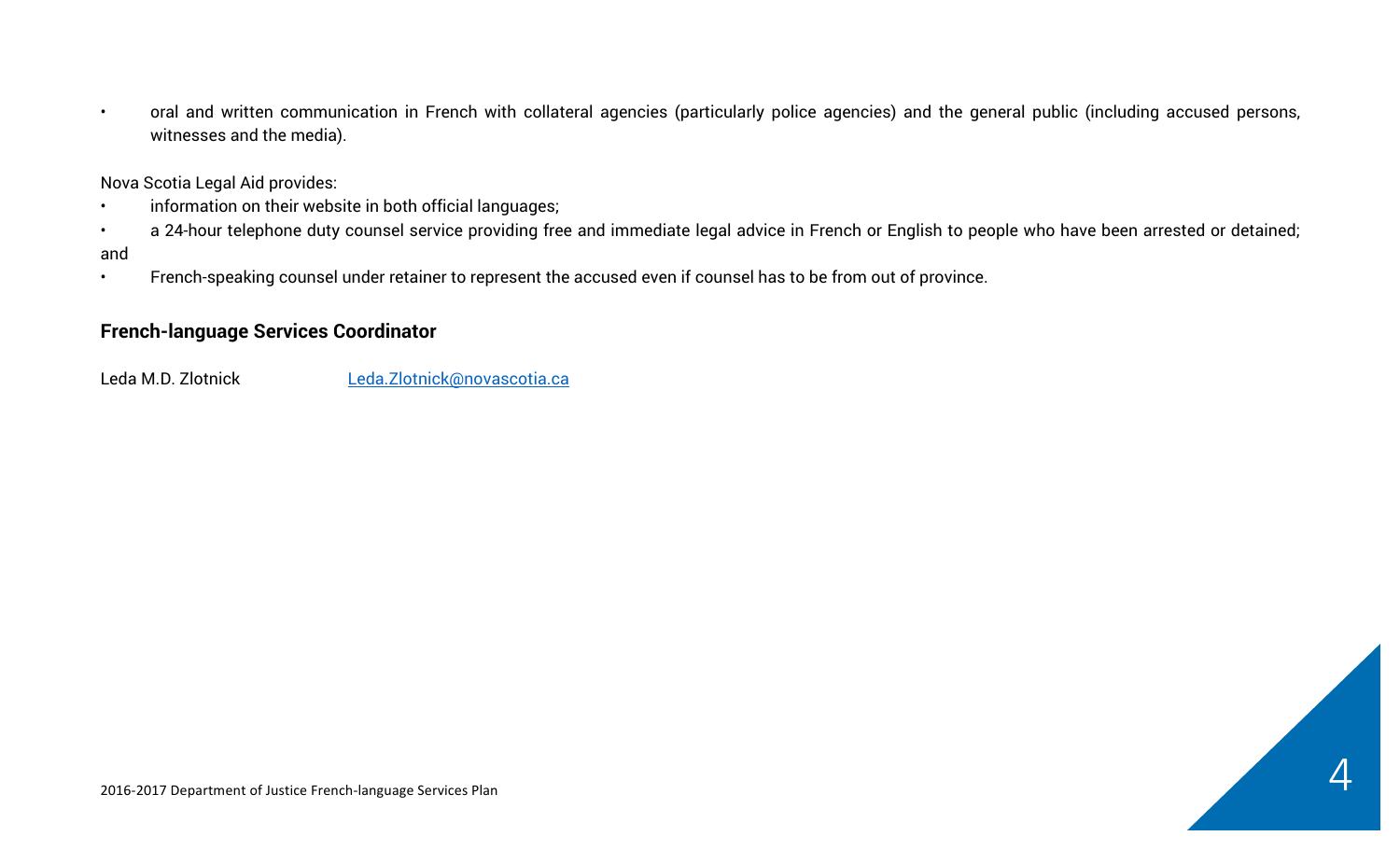#### **Progress in Reaching Goals and Objectives for 2015-2016**

#### *Strategic Objective 1: Leadership and Policy Direction*

To champion and support the policy development, planning, and administrative frameworks for the implementation of the *French-language Services Act and Regulations*, the Department of Justice and NSLA are committed to:

- § supporting Acadian Affairs by implementing the *French-language Services Act and Regulations*;
- contributing to the provincial government's Annual Plan and Progress Report on French-language services; and
- ongoing development of policies to support the delivery of French-language services.

| Department's Planned Measures for 2015-2016                                                                                                                                                                                                                                                                   | The Department Progress in Reaching Goals and Objectives for 2015-2016                                                                                                                                                                                                                                                                                                                                                                                                                                                                                                                                                                                                                                                       |  |  |
|---------------------------------------------------------------------------------------------------------------------------------------------------------------------------------------------------------------------------------------------------------------------------------------------------------------|------------------------------------------------------------------------------------------------------------------------------------------------------------------------------------------------------------------------------------------------------------------------------------------------------------------------------------------------------------------------------------------------------------------------------------------------------------------------------------------------------------------------------------------------------------------------------------------------------------------------------------------------------------------------------------------------------------------------------|--|--|
| The Department of Justice will:                                                                                                                                                                                                                                                                               |                                                                                                                                                                                                                                                                                                                                                                                                                                                                                                                                                                                                                                                                                                                              |  |  |
| hold regular meetings with stakeholders to discuss French-language service<br>delivery and promotion of services and programs that benefit the Acadian and<br>francophone communities in Nova Scotia;                                                                                                         | (1) sought input about protecting the rights of people who rely on guide and<br>service dogs during summer 2015. Discussion document translated and made<br>available at all Access Nova Scotia Centres and online. Interpreters were also<br>on hand for open houses held in Yarmouth, Cape Breton and Halifax.<br>(2) the Crime Prevention Unit collaborated with the Counsel Scolaire Acadian<br>Provincial with regards to Restorative Approaches in schools.<br>(3) met several times with the Executive Director of AJEFNE in 2015/16.<br>(4) the Minister's office met with the Executive Director of Acadian Affairs in<br>January 2016 to discuss French-language services throughout the Department<br>of Justice. |  |  |
| ensure the French-language Services Coordinator continues to sit on numerous<br>committees and stays informed of current projects involving l'Association des<br>juristes expression française de la Nouvelle-Écosse (AJEFNE) and the French-<br>language Services Coordinators Committee at Acadian Affairs; | had representation at the monthly French-language Services Coordinating<br>Committee, and sat on the Active Offer and HR and Training subcommittees.<br>Ongoing.                                                                                                                                                                                                                                                                                                                                                                                                                                                                                                                                                             |  |  |
| complete and publish on the Department's website the 2015-16 French-language<br>Services Accountability Report and the 2016-17 business plan in both official<br>languages;                                                                                                                                   | will have completed and published on the website in both official languages the<br>2015-16 French-language Services Accountability Report and the 2016-17<br>business plan by March 31, 2016.                                                                                                                                                                                                                                                                                                                                                                                                                                                                                                                                |  |  |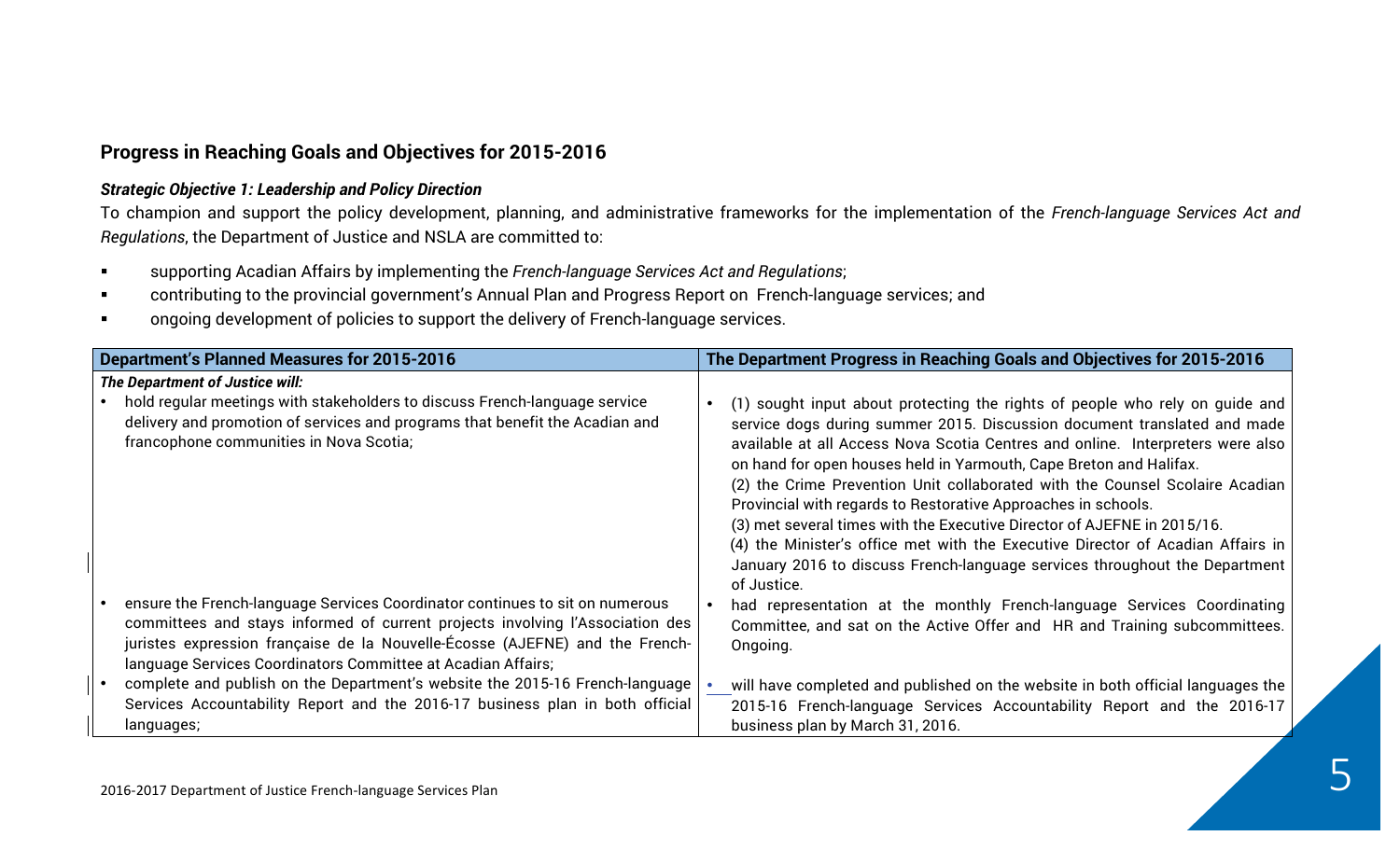| support Acadian Affairs by implementing the "Bonjour!" campaign at the<br>Department of Justice and by promoting the "Bonjour!" Awards for Excellence in<br>French-language Services;<br>ensure the French-language Services Coordinator conducts a review of all the<br>divisional French-language services operational needs tables.<br><b>Added during the fiscal year</b><br>assemble and relaunch the Divisional French-language Services Advisory<br>Committee. | provided "Bonjour" material to offices upon request. The "Bonjour!" Awards for<br>Excellence in French-language services were not held in 2015. Ongoing.<br>completed.<br>selected committee members and Terms of Reference and work plan drafted in<br>fall 2015; first meeting held Nov 25, 2015. Committee to meet on an ongoing<br>basis, 3 times per year or as often as required. |
|-----------------------------------------------------------------------------------------------------------------------------------------------------------------------------------------------------------------------------------------------------------------------------------------------------------------------------------------------------------------------------------------------------------------------------------------------------------------------|-----------------------------------------------------------------------------------------------------------------------------------------------------------------------------------------------------------------------------------------------------------------------------------------------------------------------------------------------------------------------------------------|
| <b>Nova Scotia Legal Aid will:</b>                                                                                                                                                                                                                                                                                                                                                                                                                                    |                                                                                                                                                                                                                                                                                                                                                                                         |
| continue to consult with French-language stakeholders;                                                                                                                                                                                                                                                                                                                                                                                                                | maintained membership on French-language Services (FLS) Committee and<br>consulted with the Executive Director of the Accès Justice Access Centre.                                                                                                                                                                                                                                      |
| publish material on the NSLA website about NSLA services in both official<br>languages from the 2015-16 Department of Justice French-language Services<br>Accountability Report and 2016-17 business plan; and                                                                                                                                                                                                                                                        | prepared to launch new public-facing website in March 2016 and currently<br>working with French-language Services Coordinator to have new content<br>translated. Ongoing.                                                                                                                                                                                                               |
| be represented on the Department of Justice French-language Advisory<br>Committee.                                                                                                                                                                                                                                                                                                                                                                                    | identified representative and alternate to represent NSLA on Committee.<br>Attended 4 meetings in 2015-16. Ongoing.                                                                                                                                                                                                                                                                     |

#### *Strategic Objective 2: Availability and Accessibility of French-language Services*

To increase the visibility of French-language services through active offer, communications, print and electronic material, and increase French-language capacity of public servants, the Department of Justice and NSLA are committed to:

- delivering services and informational materials that respond to the priority needs of the Acadian and francophone community;
- **Example 3** supporting French-language training; and
- increasing capacity to provide French-language services in priority areas.

| Department's<br>nt's Planned Measures for 2015-2016 | 2015-2016<br>l Obiectives for<br>: Progress in Reaching Goals and (<br>Department |
|-----------------------------------------------------|-----------------------------------------------------------------------------------|
| The Department of Justice will:                     |                                                                                   |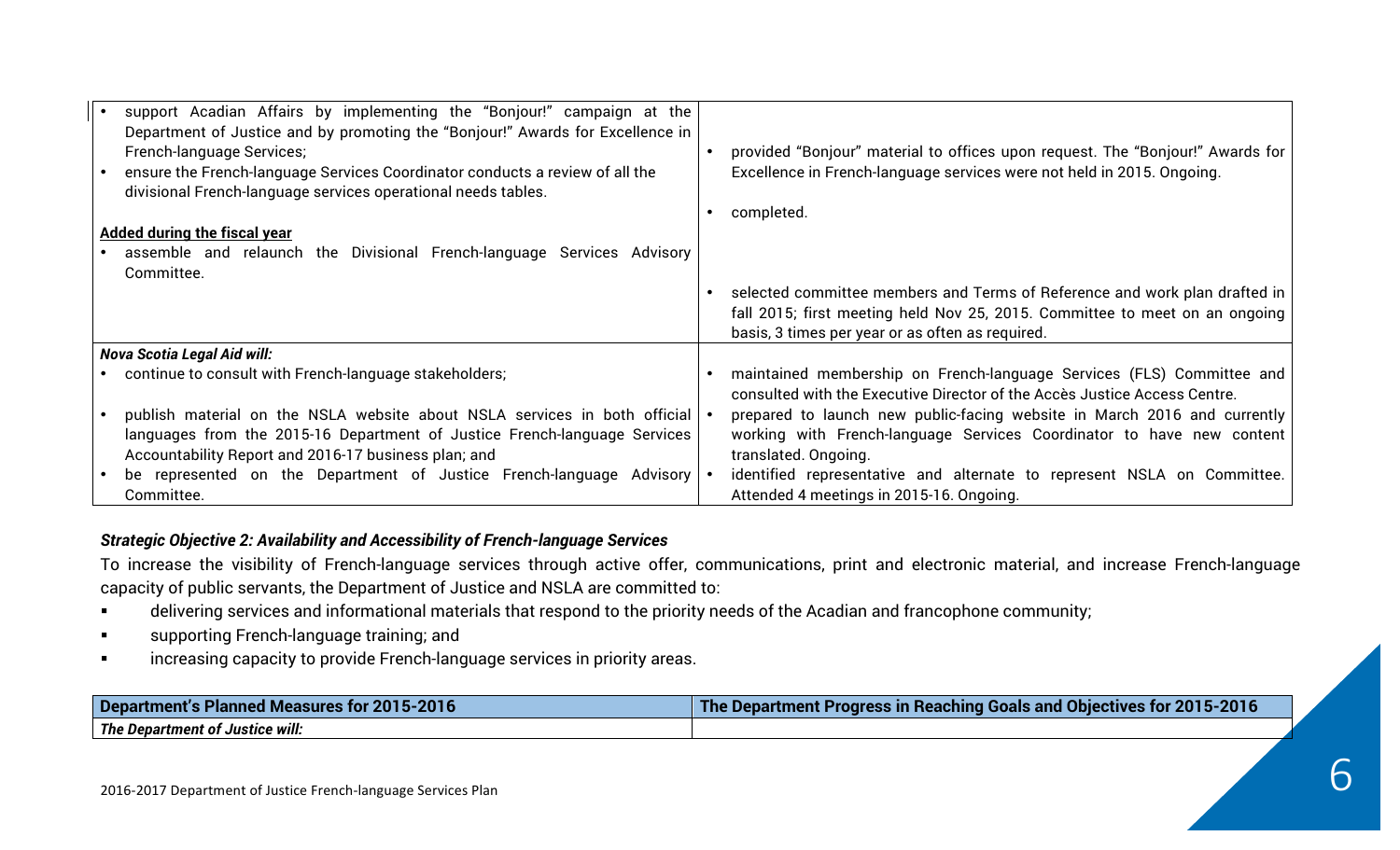| continue to identify, prioritize and recommend print, electronic material, and<br>website content for translation; | (1) revised/updated Offender Phone System FAQ on website and for offenders<br>and translated into French. Revised/updated Correctional Services Code of             |
|--------------------------------------------------------------------------------------------------------------------|---------------------------------------------------------------------------------------------------------------------------------------------------------------------|
|                                                                                                                    | Conduct for staff, translated into French. Posting on the website and print                                                                                         |
|                                                                                                                    | material to be done in 2016-2017. Ongoing.                                                                                                                          |
|                                                                                                                    | (2) select website content was translated (Annex 1).                                                                                                                |
|                                                                                                                    | (3) the Private Security website is still waiting for the Security and Investigative                                                                                |
|                                                                                                                    | Services Act to come into force before considering translation of their website<br>(ongoing).                                                                       |
|                                                                                                                    | (4) the Cyber Scan Unit continues to distribute French printed material and                                                                                         |
|                                                                                                                    | French-language presentations are available upon request.                                                                                                           |
|                                                                                                                    | (5) updated the Northeast Nova Scotia Correctional Facility (NNSCF) website<br>information and translated to French. Ongoing.                                       |
|                                                                                                                    | (6) the Criminal Injuries Counselling Program award letter and award document                                                                                       |
|                                                                                                                    | were translated and will be incorporated into a new case management system in                                                                                       |
|                                                                                                                    | 2016-17. Ongoing.                                                                                                                                                   |
| maintain and update the "Bonjour!"/ Services en français web page on the<br>department's website;                  | ongoing.                                                                                                                                                            |
| promote availability of the Parent Information Program to court staff and                                          | posted news item to Nova Scotia Family Law (NSFL) website Dec 9, 2015 and                                                                                           |
| members of the public as well as deliver the service when requested;                                               | tweets sent regularly in French and English. Staff notified of availability of French<br>module during fall 2015 training and via email. Revised Parent Information |
|                                                                                                                    | Program (PIP) letters continue to advertise availability of French PIP, in person or                                                                                |
|                                                                                                                    | online. French PIP delivered in person to 2 clients in June 2015 (1in Halifax, 1in                                                                                  |
|                                                                                                                    | Kentville).                                                                                                                                                         |
| explore the possibility of offering an online Parent Information Program module                                    | completed module development November 2015. Module uploaded & available to                                                                                          |
| in French;                                                                                                         | public as of November 2015 at: http://www.nsfamilylaw.ca/about/news/le-                                                                                             |
|                                                                                                                    | programme-dinformation-pour-les-parents-est-maintenant-offert-en-                                                                                                   |
|                                                                                                                    | fran%C3%A7ais-et-en-anglai.                                                                                                                                         |
| explore the possibility of having online PAS (Parenting After Separation) Canada                                   | updated French materials and provided to PAS program coordinator June 2015.                                                                                         |
| materials made available in French and English;                                                                    | National project has been delayed, implementation now expected in 2016.                                                                                             |
| committee to continue review of the Jury Information Package, including the                                        | a working Committee is reviewing the Jury Information Package, including the                                                                                        |
| issue of French Jury Trials;                                                                                       | issue of French Jury Trials. Multi-year initiative. Ongoing.                                                                                                        |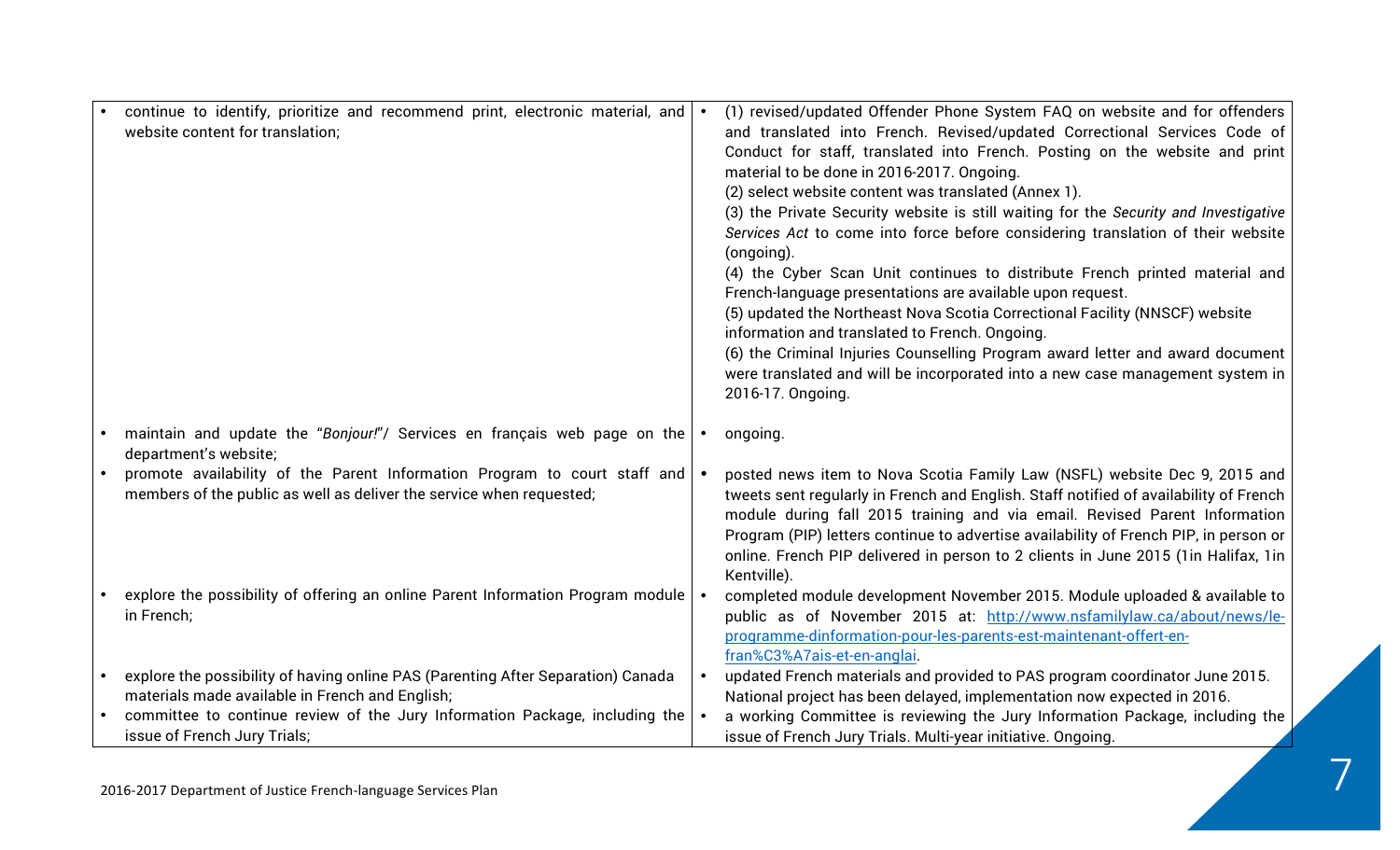| engage in discussions with l'Association des juristes d'expression française de la<br>Nouvelle-Écosse to explore the feasibility of providing Probate translation<br>services for clients with French wills;<br>hire bilingual staff when appropriate vacancies occur and hire designated<br>bilingual staff based on operational needs;<br>continue to increase capacity to respond to requests for French-language<br>services in the Department of Justice by identifying staff capable of providing (or<br>suitable for training to provide) French-language services to government clients<br>and continue to employ bilingual staff in key service areas; | continued to engage in discussions with AJEFNE on this issue. Due to<br>circumstances outside of the Department's control, this item will be removed for<br>the time being.<br>hired a casual bilingual sheriff in HRM, and 2 designated bilingual JOII positions<br>for Dartmouth and Digby Justice Centres.<br>continued to provide French-language services at community corrections offices<br>such as signage, oral, and written communication with clients, courts and the<br>general public (Kentville, Port Hawkesbury, Yarmouth). Answering the phone<br>"Hello Correctional Services - Bonjour". Three requests for French services at<br>one office location. One presentence report (PSR) requested from New<br>Brunswick; one PSR requested from Montreal and one set of orders completed in<br>French. Public Safety advertised vacant positions with French-language<br>considered an asset where appropriate. The Firearms Section continues to meet<br>the Federal language criteria in its programs.<br>In the past year Legal Services provided legal advice in respect to the |
|-----------------------------------------------------------------------------------------------------------------------------------------------------------------------------------------------------------------------------------------------------------------------------------------------------------------------------------------------------------------------------------------------------------------------------------------------------------------------------------------------------------------------------------------------------------------------------------------------------------------------------------------------------------------|---------------------------------------------------------------------------------------------------------------------------------------------------------------------------------------------------------------------------------------------------------------------------------------------------------------------------------------------------------------------------------------------------------------------------------------------------------------------------------------------------------------------------------------------------------------------------------------------------------------------------------------------------------------------------------------------------------------------------------------------------------------------------------------------------------------------------------------------------------------------------------------------------------------------------------------------------------------------------------------------------------------------------------------------------------------------------------------------------|
| meet its commitment to excellence in providing quality advice to government<br>clients including French-language services to Acadian Affairs;                                                                                                                                                                                                                                                                                                                                                                                                                                                                                                                   | Cooperation and Exchange Agreement the Province has with Quebec on the<br>promotion of French language and provided ongoing legal advice to Acadian<br>Affairs in support of their business operations, throughout 2015-16. Ongoing.<br>offered 5 one-day French legal terminology training sessions in three regions of                                                                                                                                                                                                                                                                                                                                                                                                                                                                                                                                                                                                                                                                                                                                                                          |
| continue to ensure staff are taking advantage of relevant French-language<br>training opportunities on an on-going basis; and                                                                                                                                                                                                                                                                                                                                                                                                                                                                                                                                   | the province, and 3 French Legal Communication workshops to staff plus<br>numerous levels of French training offered at Université Sainte-Anne. Two<br>Probation Officers, 2 Crown Attorneys, 1 solicitor and 4 Court Reporters<br>participated in webinars, and took a week-long trip to RCMP Depot in Regina for<br>the « la Semaine de perfectionnement en français juridique 2015-2016 » offered<br>nationally by the Centre Canadien de Francais Juridique (CCFJ). Public Safety<br>encourages staff to participate in French training and three lawyers regularly<br>attended French training.                                                                                                                                                                                                                                                                                                                                                                                                                                                                                              |
| continue to support the French-language Services Coordinator who will:<br>o coordinate French assessments of current and new employees in designated                                                                                                                                                                                                                                                                                                                                                                                                                                                                                                            | screened 6 candidates for a designated bilingual position with 1 candidate<br>$\circ$<br>being evaluated for French proficiency at Université Sainte-Anne.                                                                                                                                                                                                                                                                                                                                                                                                                                                                                                                                                                                                                                                                                                                                                                                                                                                                                                                                        |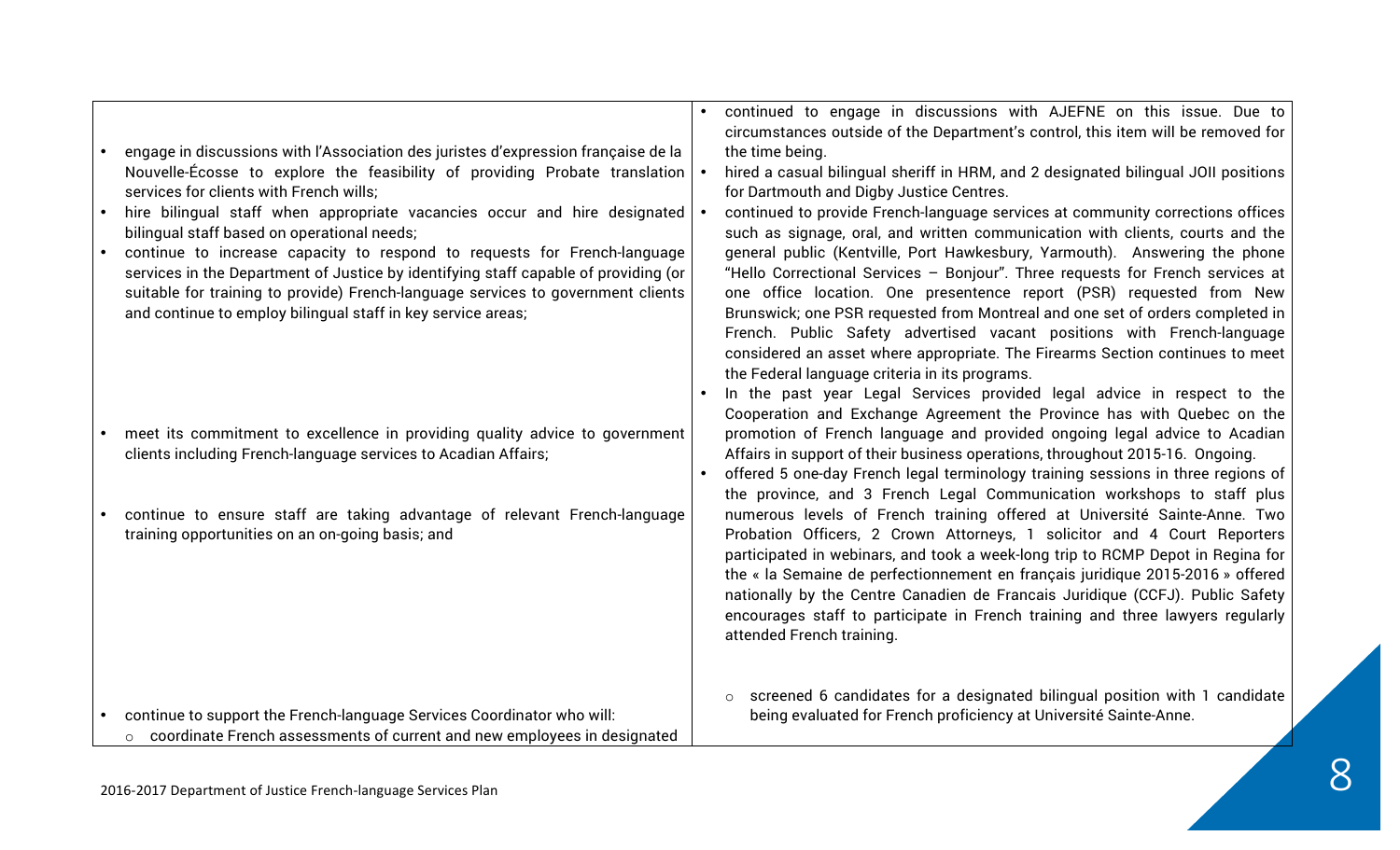| positions to evaluate their French-language capacity and assist Human<br>Resources with the hiring process;<br>increase French-language services capacity by identifying employees capable<br>$\circ$<br>of providing French-language services and by providing learning tools,<br>resources and training in support of French-language skills development;<br>develop and implement an approved print and electronic translation plan; and<br>$\circ$<br>provide departmental services in French where appropriate while supporting<br>$\circ$<br>all the divisions by facilitating engagement with the Acadian and francophone<br>community, making presentations to the Acadian and francophone<br>community and coordinating translation and publication of materials relating<br>to specific province-wide initiatives or if they pertain to Acadian-related<br>matters.<br><b>Added during the fiscal year</b><br>develop and implement an evaluation of French legal terminology training. | provided learning tools and resources to employees as needed. During the<br>$\circ$<br>fiscal year, offered French legal terminology training and French legal<br>correspondence training to staff in addition to offering French training offered<br>by Université Sainte-Anne. Ongoing.<br>completed.<br>$\circ$<br>translated and presented Cyberbullying information at the 2015 Réseau Santé<br>Nouvelle-Écosse Health Forum. Translated and published a working brochure<br>and held a French consultation in Yarmouth about rights and protection for<br>service animal users. Translated revisions in French and forwarded it for<br>review before providing to PAS program coordinator.<br>developed surveys and sought feedback and approval from Policy, Planning &<br>Research Division; surveys developed for online implementation; survey<br>implemented and data collected in November 2015. Data analysis and reporting<br>to be completed in spring 2016.<br>drafted and translated the Victim Impact Statements. Distributed the forms to the<br>$\bullet$<br>Nova Scotia Victim Services Regional Offices. |
|---------------------------------------------------------------------------------------------------------------------------------------------------------------------------------------------------------------------------------------------------------------------------------------------------------------------------------------------------------------------------------------------------------------------------------------------------------------------------------------------------------------------------------------------------------------------------------------------------------------------------------------------------------------------------------------------------------------------------------------------------------------------------------------------------------------------------------------------------------------------------------------------------------------------------------------------------------------------------------------------------|--------------------------------------------------------------------------------------------------------------------------------------------------------------------------------------------------------------------------------------------------------------------------------------------------------------------------------------------------------------------------------------------------------------------------------------------------------------------------------------------------------------------------------------------------------------------------------------------------------------------------------------------------------------------------------------------------------------------------------------------------------------------------------------------------------------------------------------------------------------------------------------------------------------------------------------------------------------------------------------------------------------------------------------------------------------------------------------------------------------------------------|
| draft and implement an Impact Statement, a Community Victim Impact<br>Statement, a Victim Impact Statement Not Criminally Responsible and a Victim<br>Impact Statement Occupational Health & Safety Act required under the legislated<br><b>Victims Bill of Rights.</b>                                                                                                                                                                                                                                                                                                                                                                                                                                                                                                                                                                                                                                                                                                                           |                                                                                                                                                                                                                                                                                                                                                                                                                                                                                                                                                                                                                                                                                                                                                                                                                                                                                                                                                                                                                                                                                                                                |
| <b>Nova Scotia Legal Aid will:</b>                                                                                                                                                                                                                                                                                                                                                                                                                                                                                                                                                                                                                                                                                                                                                                                                                                                                                                                                                                |                                                                                                                                                                                                                                                                                                                                                                                                                                                                                                                                                                                                                                                                                                                                                                                                                                                                                                                                                                                                                                                                                                                                |
| continue to consider proficiency in French a desirable asset in hiring new<br>personnel;                                                                                                                                                                                                                                                                                                                                                                                                                                                                                                                                                                                                                                                                                                                                                                                                                                                                                                          | listed bilingual as an asset in all job postings. Ongoing.                                                                                                                                                                                                                                                                                                                                                                                                                                                                                                                                                                                                                                                                                                                                                                                                                                                                                                                                                                                                                                                                     |
| continue to update and expand the list of employees to whom French-language<br>training is offered;                                                                                                                                                                                                                                                                                                                                                                                                                                                                                                                                                                                                                                                                                                                                                                                                                                                                                               | offered courses available to all staff. Ongoing.                                                                                                                                                                                                                                                                                                                                                                                                                                                                                                                                                                                                                                                                                                                                                                                                                                                                                                                                                                                                                                                                               |
| print 2000 Social Justice/Poverty Law Cards and provide cards to every NSLA<br>Office and Justice Centre for distribution;                                                                                                                                                                                                                                                                                                                                                                                                                                                                                                                                                                                                                                                                                                                                                                                                                                                                        | translated. Printing the brochure cards and publishing on the website will be done<br>as budget allows. Carried over to 2016-2017.                                                                                                                                                                                                                                                                                                                                                                                                                                                                                                                                                                                                                                                                                                                                                                                                                                                                                                                                                                                             |
| translate and print poster advertising Social Justice;                                                                                                                                                                                                                                                                                                                                                                                                                                                                                                                                                                                                                                                                                                                                                                                                                                                                                                                                            | will print Social Justice Brochures for distribution from office and community<br>locations as budget permits. Carried over to 2016-2017.                                                                                                                                                                                                                                                                                                                                                                                                                                                                                                                                                                                                                                                                                                                                                                                                                                                                                                                                                                                      |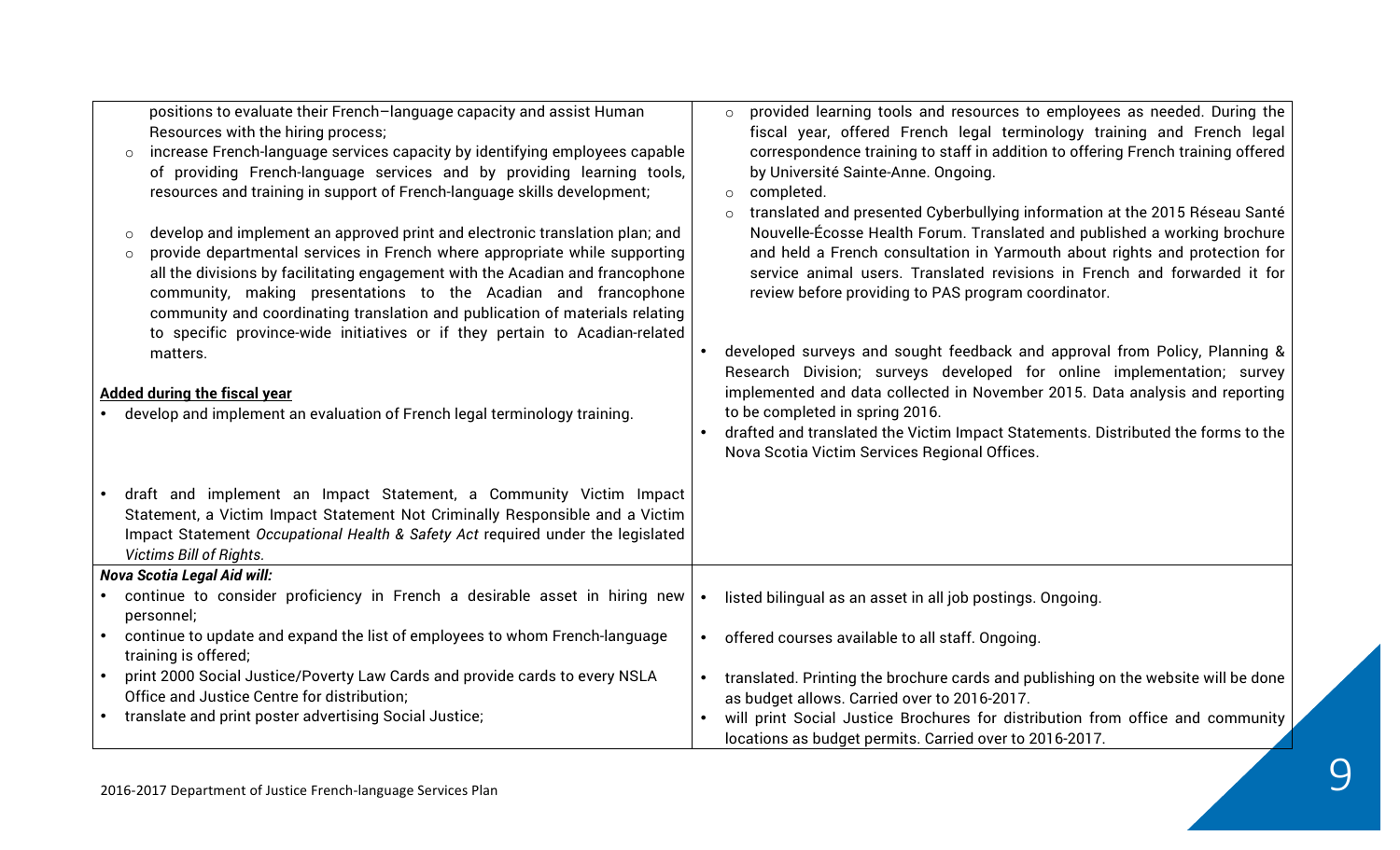| provide bilingual business cards to bilingual members of NSLA as needed;    | provided as needed. Ongoing.                                         |
|-----------------------------------------------------------------------------|----------------------------------------------------------------------|
| continue to maintain the French-language content on the NSLA's website; and | translated website material for new site. Ongoing.                   |
|                                                                             | secured interpreters to assist lawyers/accused when needed. Ongoing. |
| hire interpreters for interviews when a bilingual lawyer is not available.  |                                                                      |

#### *Strategic Objective 3: Community Engagement and Outreach*

To engage the Acadian and francophone community and provide services which support its development and growth, the Department of Justice and NSLA are committed to:

§ building relationships between government and the French-speaking community through formal and informal engagements and providing Frenchlanguage

services during consultations; and

■ encouraging francophones to apply for positions on Agencies, Boards and Commissions.

| <b>Department's Planned Measures for 2015-2016</b>                                                                                                                                                                                                                                                                                                                                                                                                                                         | The Department Progress in Reaching Goals and Objectives for 2015-2016                                                                                                                                                                                                                                                                                                                                                                                                                                                                                                                                                                                                                                                                                    |
|--------------------------------------------------------------------------------------------------------------------------------------------------------------------------------------------------------------------------------------------------------------------------------------------------------------------------------------------------------------------------------------------------------------------------------------------------------------------------------------------|-----------------------------------------------------------------------------------------------------------------------------------------------------------------------------------------------------------------------------------------------------------------------------------------------------------------------------------------------------------------------------------------------------------------------------------------------------------------------------------------------------------------------------------------------------------------------------------------------------------------------------------------------------------------------------------------------------------------------------------------------------------|
| The Department of Justice will:<br>provide funding and in-kind contributions to support l'Association des<br>juristes d'expression française de la Nouvelle-Écosse and offer career lectures by<br>professionals working with the Department of Justice to facilitate Law Week;<br>collaborate with the Accès_Justice Access Centre to support the delivery of legal<br>services to French Nova Scotians; and<br>advertise positions for Agencies, Boards and Commissions in French media. | provided funding to support l'Association des juristes d'expression française de<br>la Nouvelle-Écosse and offered career lectures by Justice Professionals to<br>French students in l'École du Sommet High School June 2, 2015 and January 12,<br>2016. Will be presenting March 2016 to an introductory Social Work class at<br>Sainte-Anne's University about a career as a Probation Officer.<br>attended numerous meetings with the Executive Director of the Accès Justice<br>Access Center in support of their goals to provide legal services to clients.<br>encouraged Acadians and francophones to apply for positions on Agencies,<br>Boards and Commissions by placing French ads in "Le Courrier" on April 17,<br>2015 and October 23, 2015. |
| <b>Nova Scotia Legal Aid will:</b>                                                                                                                                                                                                                                                                                                                                                                                                                                                         |                                                                                                                                                                                                                                                                                                                                                                                                                                                                                                                                                                                                                                                                                                                                                           |
| offer bilingual material with their outreach program; and                                                                                                                                                                                                                                                                                                                                                                                                                                  | will translate and print new Brochure as budget allows. Carried over to 2016-                                                                                                                                                                                                                                                                                                                                                                                                                                                                                                                                                                                                                                                                             |
| meet yearly with La fédération acadienne de la Nouvelle-Écosse to discuss the                                                                                                                                                                                                                                                                                                                                                                                                              | 2017.                                                                                                                                                                                                                                                                                                                                                                                                                                                                                                                                                                                                                                                                                                                                                     |
| needs of the Acadian and Francophone communities.                                                                                                                                                                                                                                                                                                                                                                                                                                          | held meeting May 2015. Ongoing, (plan to meet April, 2016).                                                                                                                                                                                                                                                                                                                                                                                                                                                                                                                                                                                                                                                                                               |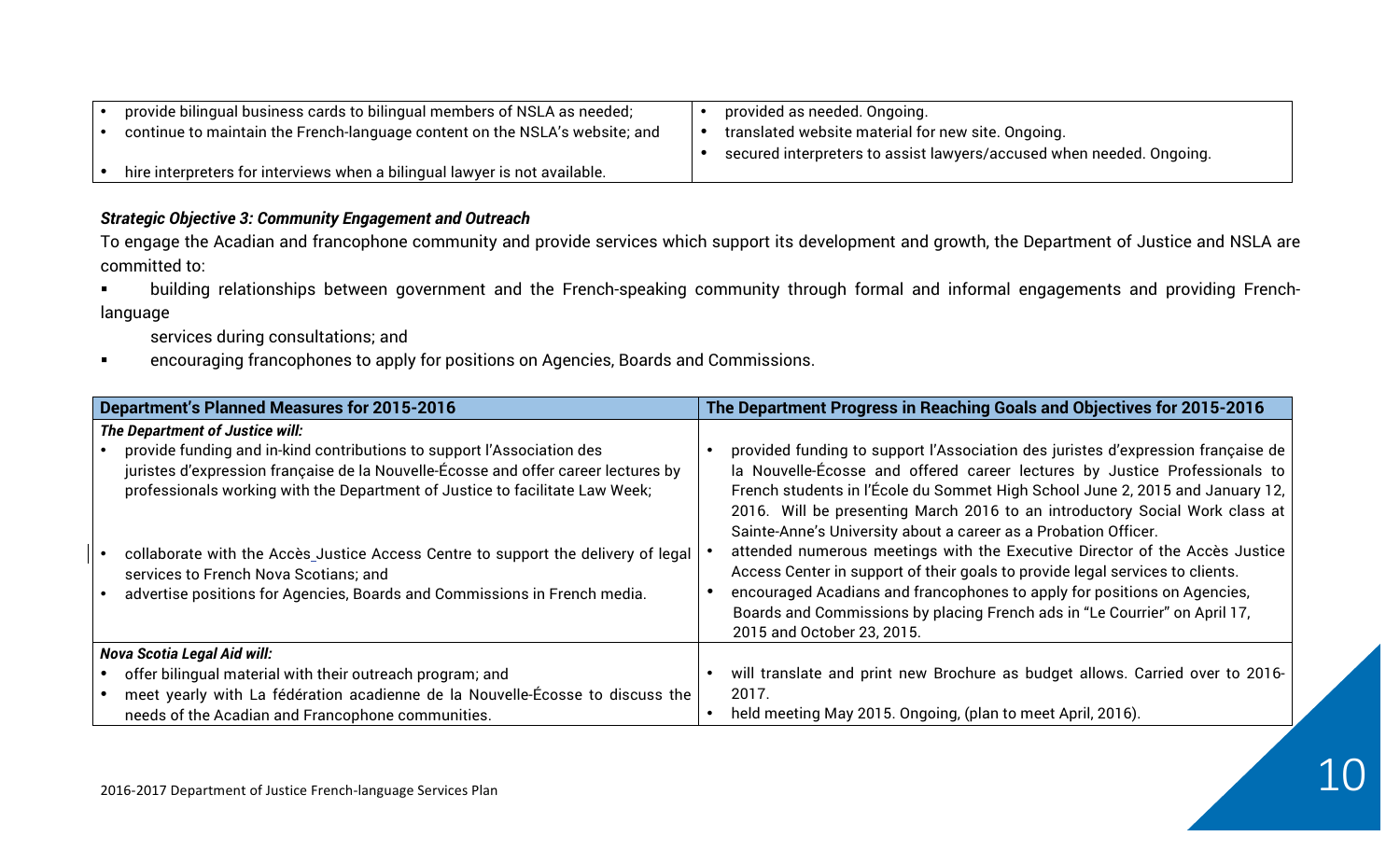## **Goals, Objectives, and Measures for 2016-2017**

#### *Strategic Objective 1: Leadership and Policy Direction*

To champion and support the policy development, planning, and administrative frameworks for the implementation of *the French-language Services Act and Regulations*, the Department of Justice, NSLA and PPS are committed to:

- supporting Acadian Affairs by implementing the *French-language Services Act and Regulations*;
- contributing to the provincial government's Annual Plan and Progress Report on French-language services; and
- ongoing development of policies to support the delivery of French-language services.

#### **Department's Planned Measures for 2016-2017**

Supporting Acadian Affairs, the Department, NSLA and PPS are committed to completing and publishing the 2016-17 French-language Services Accountability Report and the 2017-18 business plan in French and in English on their website by March 31, 2017. Furthermore, the French Hearing Protocol will be reviewed/revised to reflect any change to practices in the courts.

#### *Strategic Objective 2: Availability and Accessibility of French-language Services*

To increase the visibility of French-language services through active offer, communications, print and electronic material, and increase French-language capacity of public servants, the Department, NSLA and PPS are committed to:

- delivering services and informational materials that respond to the priority needs of the Acadian and francophone community;
- **Example 3** supporting French-language training for staff; and
- increasing capacity to provide French-language services in priority areas.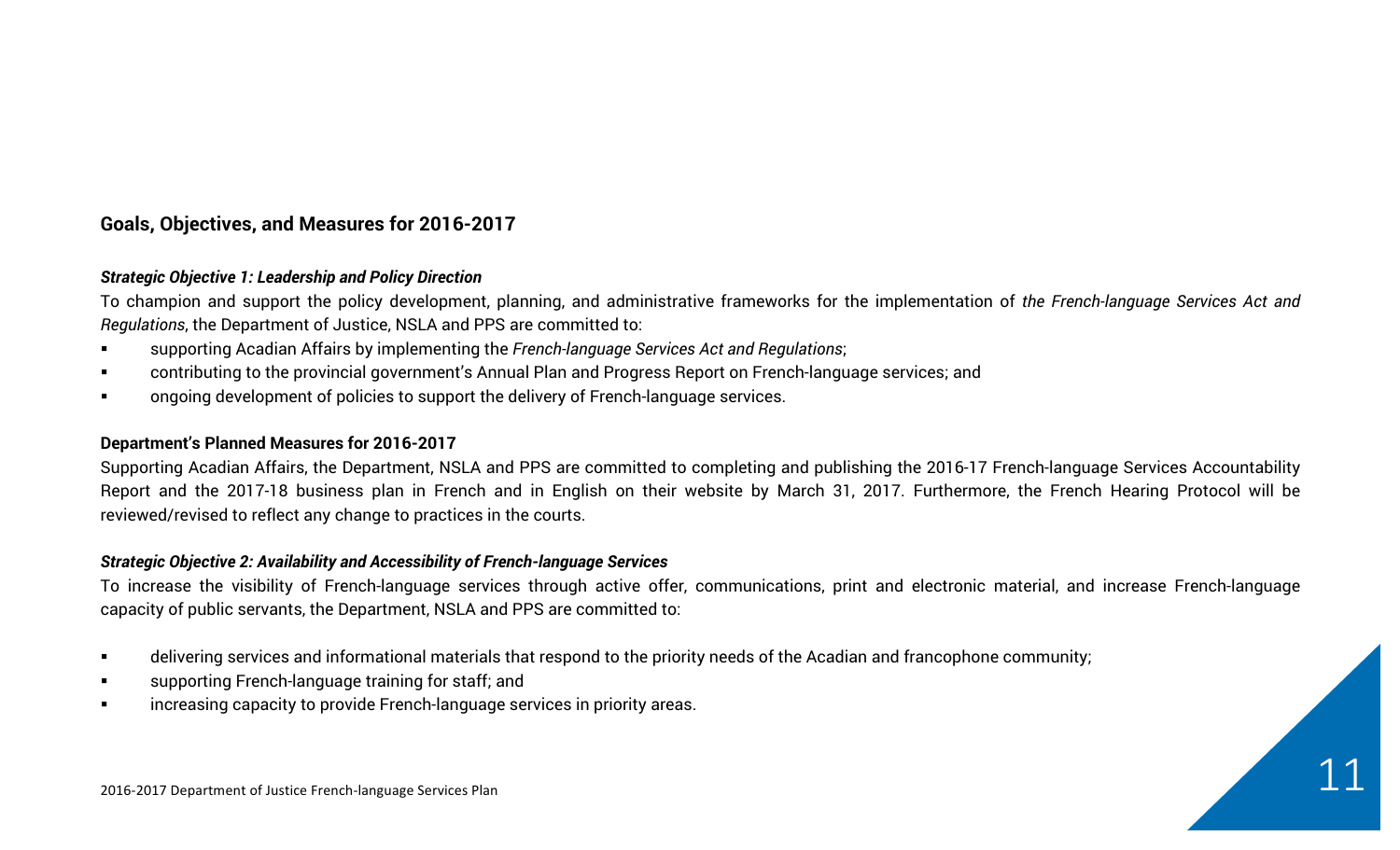#### **Department's Planned Measures for 2016-2017**

In support of increasing French services through active offer, the Department, NSLA and PPS are committed to the ongoing provision of French services and information to the public. Aiming at improving French-language services, various kinds and levels of French training will be offered to staff. Improving access to justice also means considering the access needs of hard to reach populations. Meaningful access to services and information means that responsive information and services are offered at the optimal time. To that end, they will offer - mainly on their websites - a variety of translated materials from various divisions. The Department, NSLA and PPS will advertise French-language capacity as an asset or as a requirement where appropriate when hiring new staff, and will promote Programs available in French. The Department will continue to provide, upon request, those services that are available in French, as well as employ bilingual staff in key service areas.

#### *Strategic Objective 3: Community engagement and outreach*

To engage the Acadian and francophone community and provide services which support its development and growth, the Department of Justice, NSLA and PPS are committed to:

- building relationships between government and the French-speaking community through formal and informal engagements and providing Frenchlanguage services during consultations; and
- encouraging francophones to apply for positions on Agencies, Boards and Commissions.

#### **Department's Planned Measures for 2016-2017**

The Department of Justice, NSLA and PPS are responsible for the administration of justice and for promoting the safety and security of Nova Scotians through justice-related programs, services and initiatives. As such, they are committed to working collaboratively with other government departments, justice partners and community organizations to establish and maintain strategic partnerships, which is a key component of many of their initiatives.

On an ongoing basis, the Department, NSLA and PPS will encourage consultation with the Acadian and francophone community and support endeavors that provide assistance toward the development and growth of French Nova Scotians.

#### **Priorities of the Acadian and Francophone Community**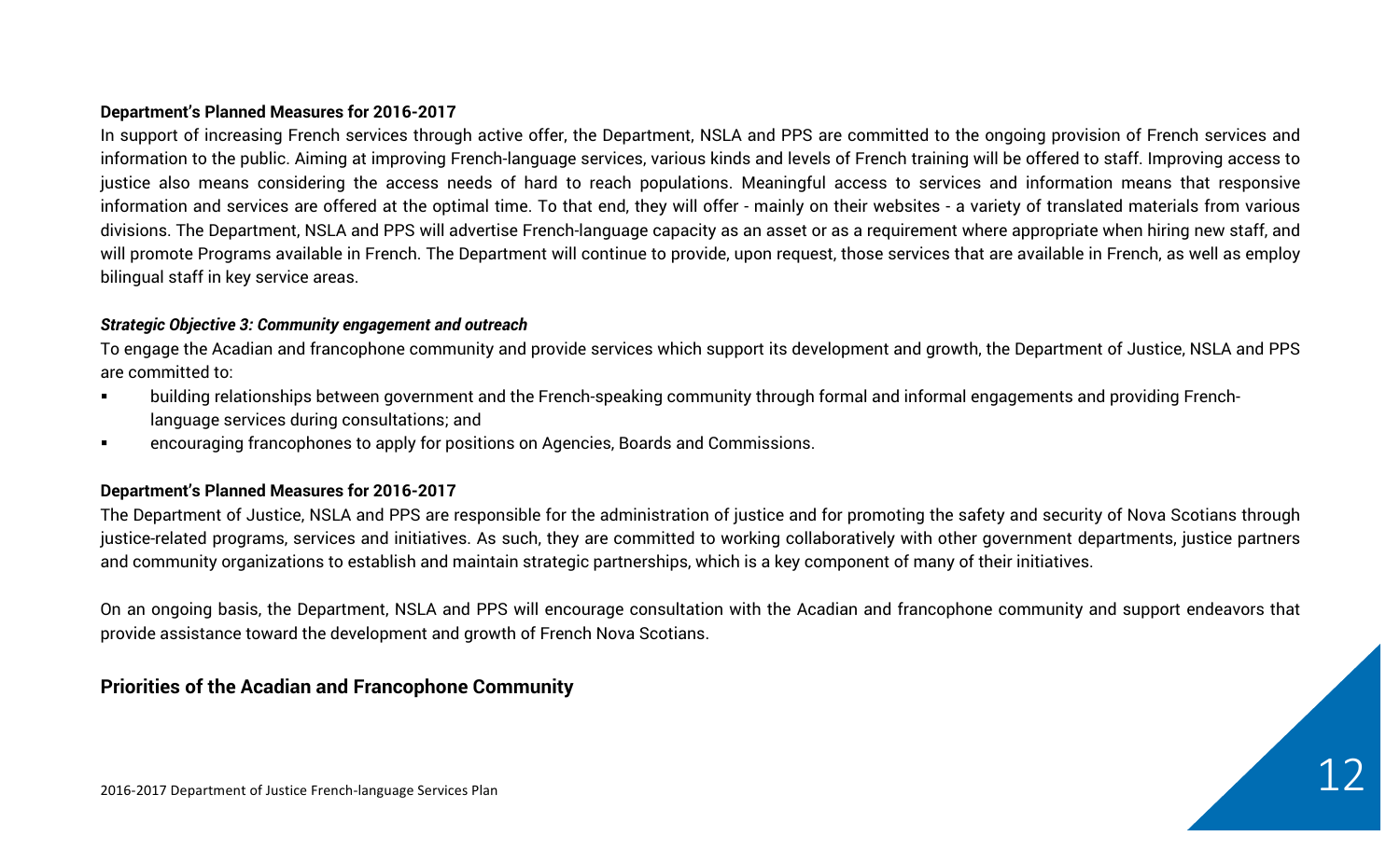# In the last decade, great strides have been made by legal organizations to ensure that French-speaking Nova Scotians can access justice in the language of

their choice. The Department of Justice, NSLA and PPS have outlined in this plan how they have addressed, and will continue to address, the priorities of the Acadian and francophone community.

For example: In the summer of 2015, the Province of Nova Scotia sought input about protecting the rights of people who rely on guide and service dogs. The discussion document was translated, printed and made available at Access Nova Scotia Centres throughout Nova Scotia. Interpreters were also on hand for open houses held in Yarmouth, Cape Breton and Halifax. The document was made available online in both official languages and no French responses were received.

The Department, NSLA and PPS are sensitive to the needs of the francophone community and are committed to advancing and resolving outstanding issues which go to the heart of "access to justice" for French-speaking Nova Scotians. They are prepared to address challenges in order to continue the provision of French-language services.

The *Criminal Code* guarantees the right of an accused to choose the official language in which their court proceeding will be heard. This choice is made by the defendant. Depending upon the infraction(s), the trial may proceed in either the Provincial or Supreme Court. Judges and staff at both court levels are available to assist in both official languages. The Civil Procedure Rules and the Provincial Court Rules are published and maintained in both official languages. The Department, NSLA and PPS provide interpretation and translation services, as needed. For instance, in 2015-16, Court Services provided interpreter services on 60 occasions for various court hearings including 8 French trials.

# **Contribution to the Preservation and Growth of the Acadian and Francophone Community**

The Department of Justice, NSLA and PPS remain committed to working with partners and concentrating their undertakings in designated areas of the province where there is a high concentration of Acadians and francophones. These areas include Halifax, Dartmouth, Port Hawkesbury, Yarmouth and Digby. These regions are considered most important by the Acadian and francophone community.

The Department, NSLA and PPS continue to improve their capacity to deal with front-line inquiries at front counters and reception areas, by phone and in court, and in translating public material, particularly material found on their departmental websites. They facilitate access to justice in French by continuing to offer a variety of services, tools, and French-language training to staff. The Department, NSLA and PPS's work continue to be guided by direct consultation with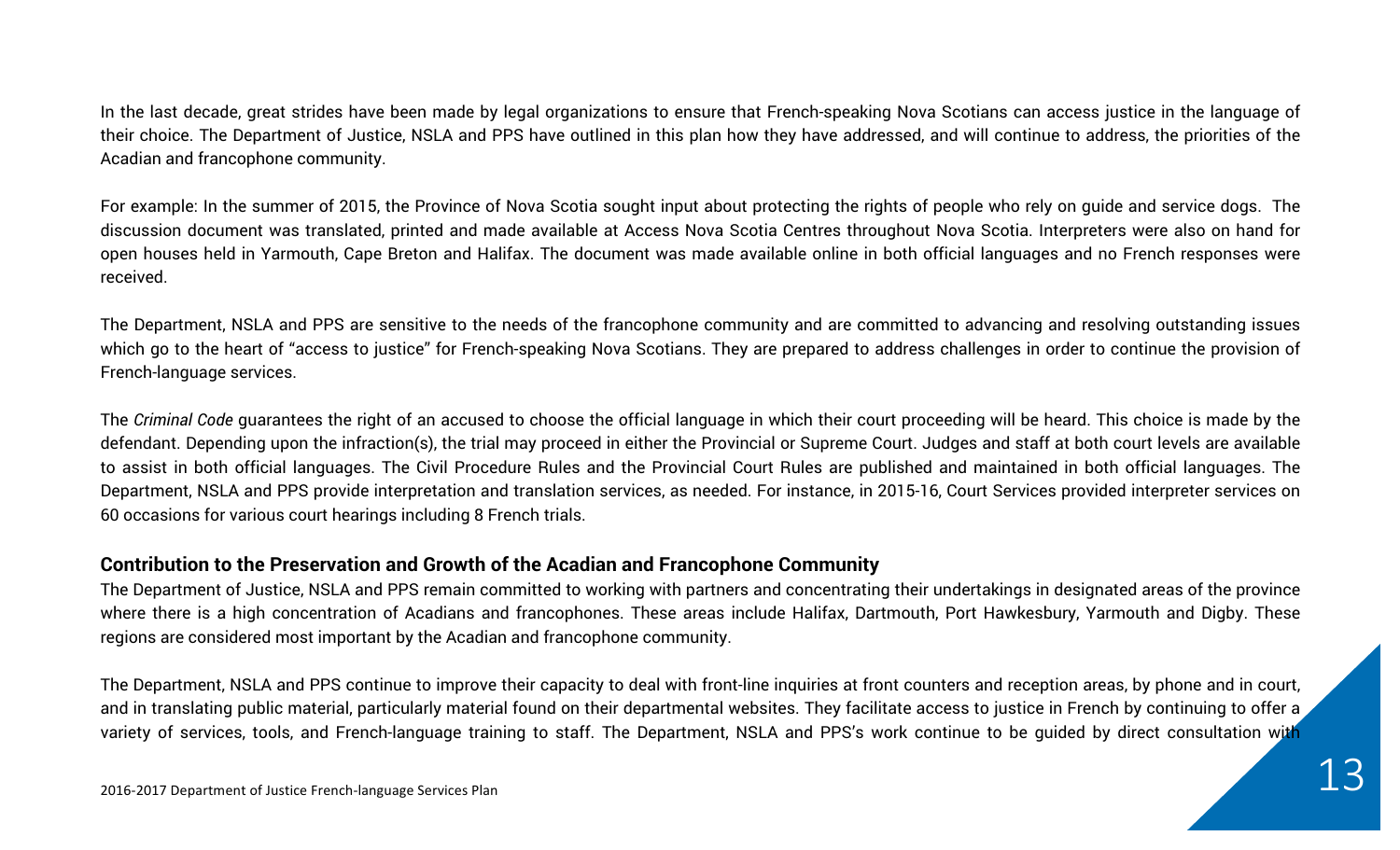Acadian and francophone groups such as l'Association des juristes d'expression française de la Nouvelle-Écosse (AJEFNE) and through reference to consultation reports generated by Acadian Affairs, the Fédération acadienne de la Nouvelle-Écosse (FANE), and a study on the Utilization of French-language Government Services (Deveau, Landry and Allard, 2008).

#### **Nova Scotia Courts**

**Family Law Nova Scotia** 

#### **Court Services**

**Correction**

**Crime Prevention**

**Medical Examiner**

#### Annex 1 **Annex 1** *Annex 1 Annex 1**<b>Annex 1 <i>Annex 1 Annex 1 Annex 1 Annex 1 Annex 1**Annex 1**Annex 1**Annex 1**Annex 1**Annex 1**Annex 1**Annex 1**Annex 1**Annex 1**Annex 1**Annex 1*

Civil Procedure Rules were updated http://www.courts.ns.ca/Civil\_Procedure\_Rules/cpr\_home.htm New Provincial Court Rules Material http://www.courts.ns.ca/Provincial\_Court/NSPC\_criminal\_rules\_forms.htm

Online Parent Information program (PIP) http://nsfamilylaw.ca/services/parent-information-program-pip

Criminal Review Board Site http://novascotia.ca/just/ccrb/ccrb\_overview.asp Careers in Sheriff Services http://novascotia.ca/just/Court\_Services/recruitment/careers.asp Canadian Victims Bill of Rights http://novascotia.ca/just/victim\_Services/victims\_rights.asp Some MEP Fact Sheets http://novascotia.ca/just/mep/resources.asp

Offender telephone system frequently asked questions http://novascotia.ca/just/Corrections/\_docs/OffenderPhoneSystem-10-2015.pdf

Most of Crime Prevention website http://novascotia.ca/just/prevention/Default.asp

2016-2017 Department of Justice French-language Services Plan  $14$